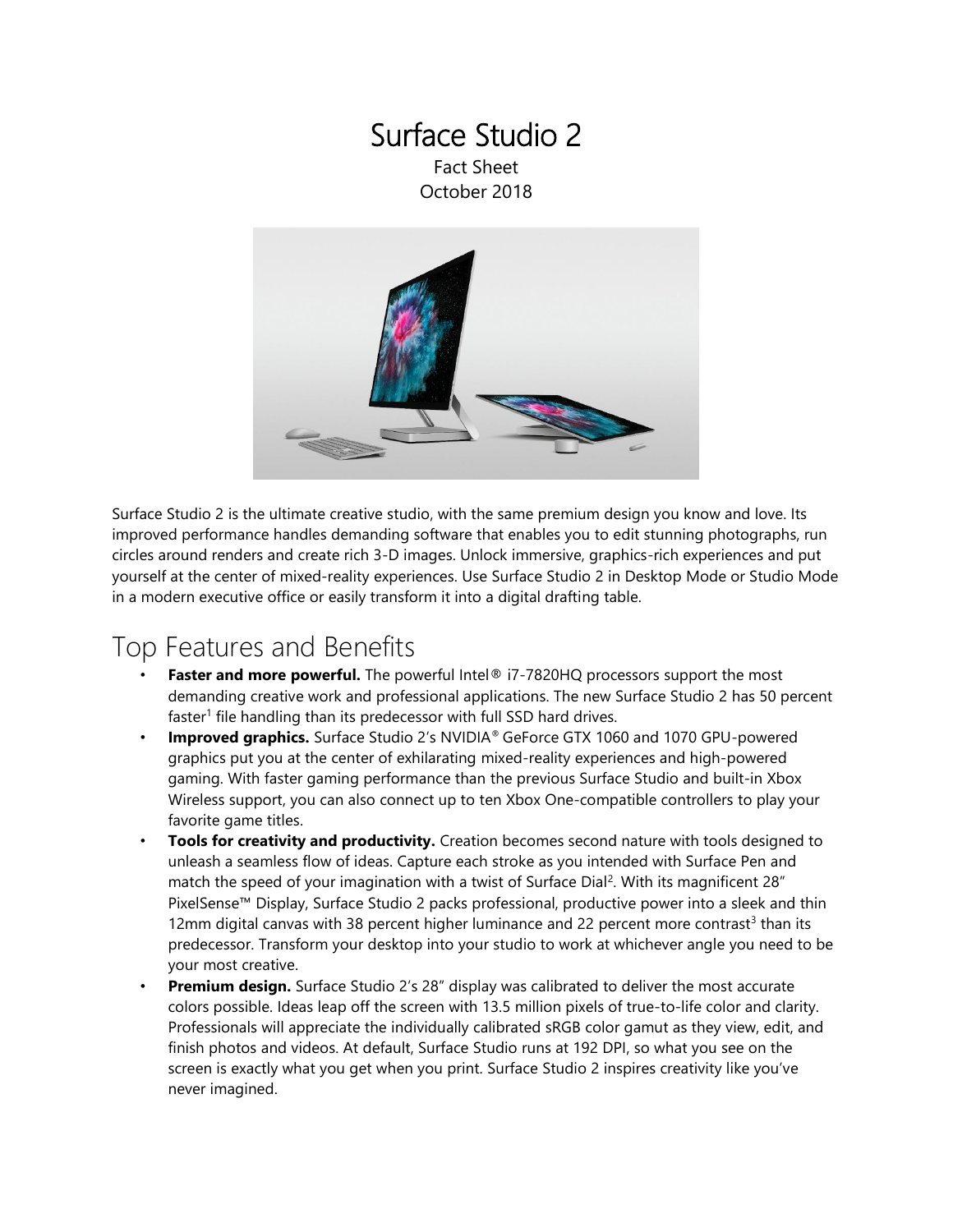# Technical Specifications

| Operating<br>System | Windows 10 Pro (Consumer and Commercial)<br>Microsoft Office 30-day trial                                                                                                                                                                                                                                                                                                                                   |
|---------------------|-------------------------------------------------------------------------------------------------------------------------------------------------------------------------------------------------------------------------------------------------------------------------------------------------------------------------------------------------------------------------------------------------------------|
| Exterior            | Dimensions: Display: 637.35 mm wide x 438.90 mm high x 12 mm at center and 8.6 mm<br>along the edge<br>Base: 250.00 mm x 220.00 mm x 32.20 mm                                                                                                                                                                                                                                                               |
|                     | Weight: up to 20.94 kg<br>Color: Silver<br>Physical buttons: power, volume                                                                                                                                                                                                                                                                                                                                  |
| Display             | Screen: 28-inch PixelSense™ Display<br>Resolution: 4,500 x 3,000 (13.5 million pixels at 192 DPI) native 2 x 96 DPI scaling<br>Contrast ratio typical: 1200:1<br>Brightness: 515 nits<br>Aspect ratio: 3:2<br>Color: DCI-P3 individually color-calibrated<br>Color profiles: sRGB (standard), DCI-P3 (Cinema), Vivid (P3-D65)<br>Corning <sup>®</sup> Gorilla <sup>®</sup> Glass<br>10nm Oleophobic Coating |
|                     | Touch: 10-point multitouch<br>Inking: designed together with Surface Pen                                                                                                                                                                                                                                                                                                                                    |
| Surface Pen         | 4096 levels of pressure<br>Tilt sensing<br>Best-in-class latency                                                                                                                                                                                                                                                                                                                                            |
|                     | Paper feel<br>0.1mm precision                                                                                                                                                                                                                                                                                                                                                                               |
| <b>CPU</b>          | 7 <sup>th</sup> Generation Intel® Core™ i7-7820HQ<br>7 <sup>th</sup> Generation Intel® Core™ i7-7820HQ<br>7 <sup>th</sup> Generation Intel® Core™ i7-7820HQ                                                                                                                                                                                                                                                 |
| Graphics            | NVIDIA® GeForce GTX™ 1060 (6GB GDDR5)<br>NVIDIA® GeForce GTX™ 1070 (8GB GDDR5)                                                                                                                                                                                                                                                                                                                              |
| Memory              | 16GB/32GB DDR4                                                                                                                                                                                                                                                                                                                                                                                              |
| Storage             | Solid State Drive (SSD) 1B/2TB BGA PCIe NVMe                                                                                                                                                                                                                                                                                                                                                                |
| Security            | TPM chip for enterprise security, biometric security;<br>Interface for Kensington Lock Kit for Surface Studio                                                                                                                                                                                                                                                                                               |
| Pen                 | Surface Pen<br>4,096 levels of tilt-enabled pressure sensitivity<br>Magnetic storage                                                                                                                                                                                                                                                                                                                        |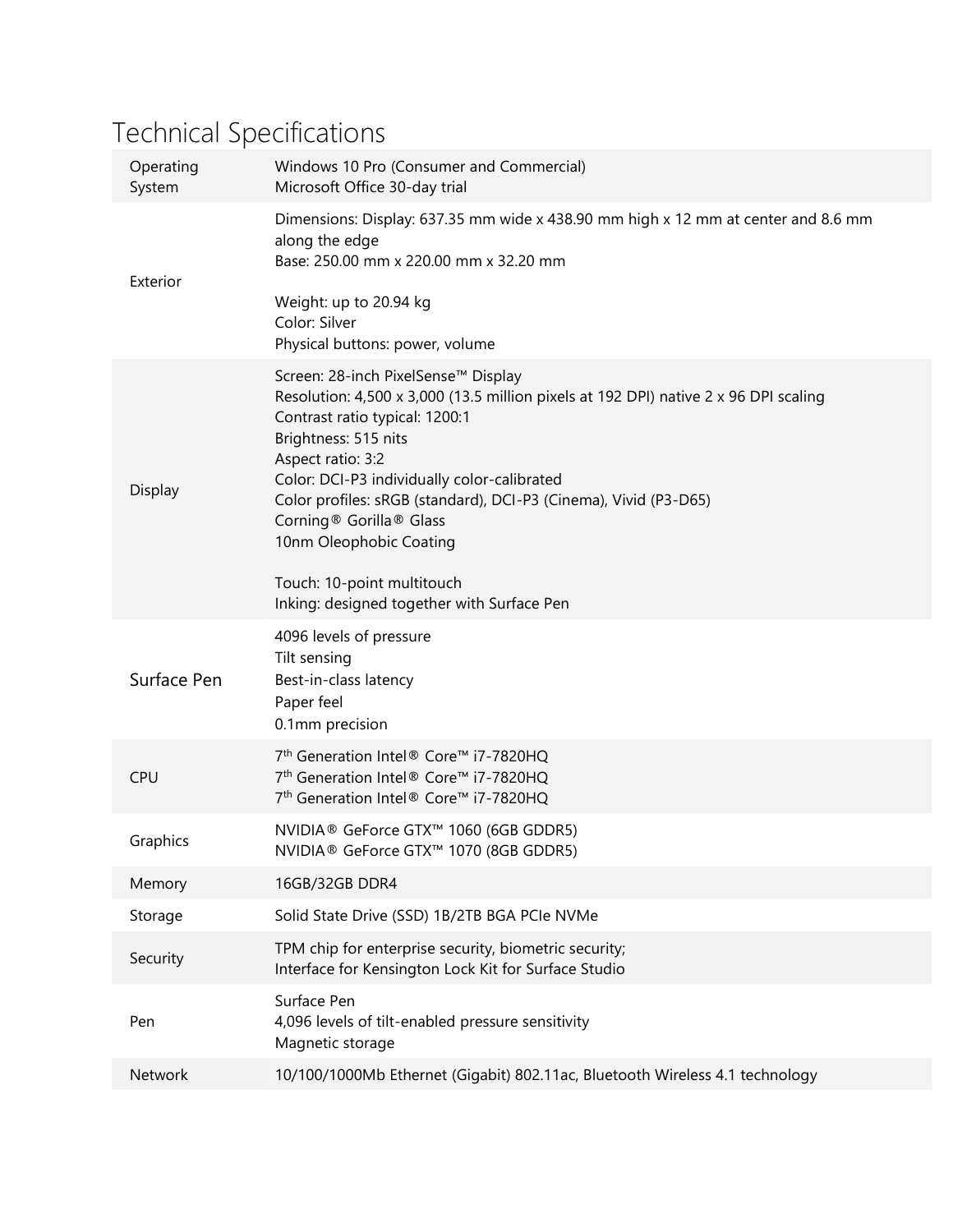| Cameras               | Windows Hello face sign-in camera, enterprise-class authentication<br>5.0MP front-facing camera with 1080p video support                                                          |
|-----------------------|-----------------------------------------------------------------------------------------------------------------------------------------------------------------------------------|
| Audio                 | Stereo microphones<br>Stereo 2.1 speakers with Dolby® Audio™ Premium (eight speakers in the display, two in<br>the base)                                                          |
| Ports                 | Four full-size USB 3.0<br>One USB-C<br>Full-size SD™ card reader (SDXC compatible)<br>3.5mm stereo headphones/microphone jack<br>Gigabit Ethernet                                 |
| Power supply          | Internal power supply with AC inlet<br>Grip-release cable (AC power cable)                                                                                                        |
| In the box            | Surface Studio 2<br>Surface Pen<br>Surface Keyboard<br>Surface Mouse<br>AC power cord with grip-release cable<br>Quick start guide<br>Safety and warranty guide<br><b>Booklet</b> |
| Surface All<br>Access | Now with Office 365 <sup>4</sup> and low-price plans starting at \$24.99 for 24 months. <sup>5</sup>                                                                              |
| Warranty              | One-year limited hardware warranty <sup>6</sup>                                                                                                                                   |

### Contact Information

#### **For more information, press only:**

Microsoft Media Relations, WE Communications, (425) 638-7777, rtt@we-worldwide.com

### **For more product information and images:**

Visit the Surface Newsroom at [https://news.microsoft.com/presskits/surface.](https://news.microsoft.com/presskits/surface)

### **For more information about Surface:**

Visit Surface at [http://www.microsoft.com/surface.](http://www.microsoft.com/surface)

<sup>2</sup> Sold separately.

 $\overline{\phantom{a}}$ 

<sup>&</sup>lt;sup>1</sup> Benchmarks run on one unit, multiple runs. Between each run, the device is left to cool down. Benchmarks were run on DV Hardware. Benchmark used was Crystal Disk Mark v5.2.1.